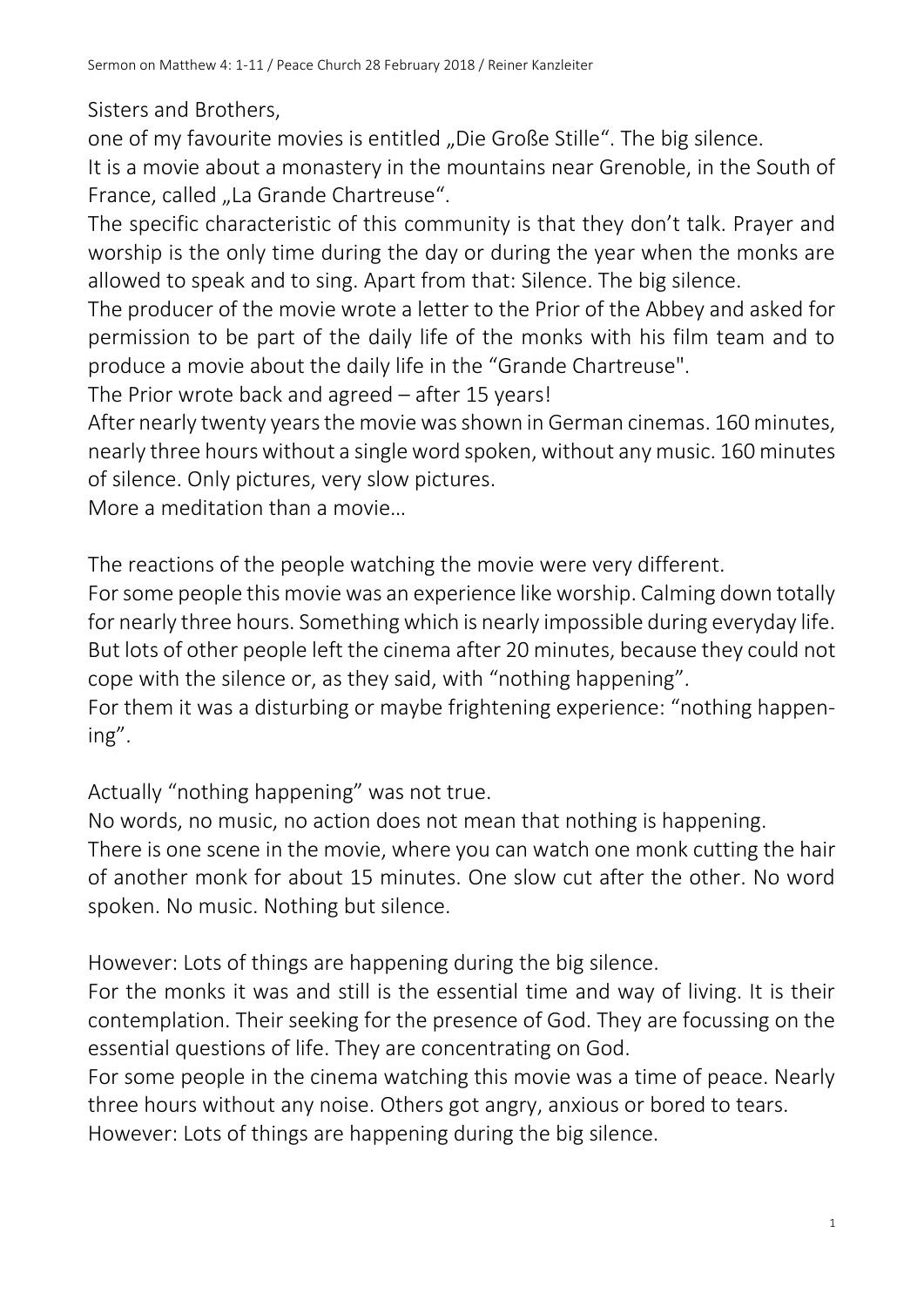When was your last day of silence? When was your last day without Smartphone, Computer, Tablet, TV? When was your last day without any noise? Only you and silence? Never had one? Why not?

Then Jesus was led up by the Spirit into the wilderness to be tempted by the devil. He fasted for forty days and forty nights, and afterwards he was famished. The tempter came…

Forty days and nights of big silence…

Forty days of loneliness, heat during the day, cold in the night, no one to talk to, no words, no music, not even the distraction of cooking or eating. Forty days of "nothing happening" …

Actually "nothing happening" was not true.

No words, no music, no action does not mean that nothing is happening. The time in the wilderness, in the desert is a disturbing time. It is even the time of dangerous thoughts and questions. Maybe people realize that and therefore try to avoid any time of silence and "nothing happening".

The devil is the living symbol of the danger during times of big silence, the danger of essential questions which we have to answer and which we are answering every day even if we are not aware of it. The devil in the wilderness is the living symbol of the danger of giving wrong answers to the most basic questions. Even Jesus had to pass these temptations before he was able to begin his ministry in Galilee as the Son of God.

The first essential question which we have to answer and which we are answering every day, even if we are not aware of it, is:

Do we want to command stones to turn into bread?

Of course, nobody ever asked us a question like that. But let me ask it in another way: How tempted are we to be indispensable people?

Let me tell you a bit of my own experience.

I served as a pastor in the German speaking Methodist Congregation here in Munich for 20 years. I think I did a good job. I gave my best. I was able to preach intellectually. I led home groups, organised retreats, was responsible for the Newsletter, the website. I was in charge of a Kindergarten, had to do all of the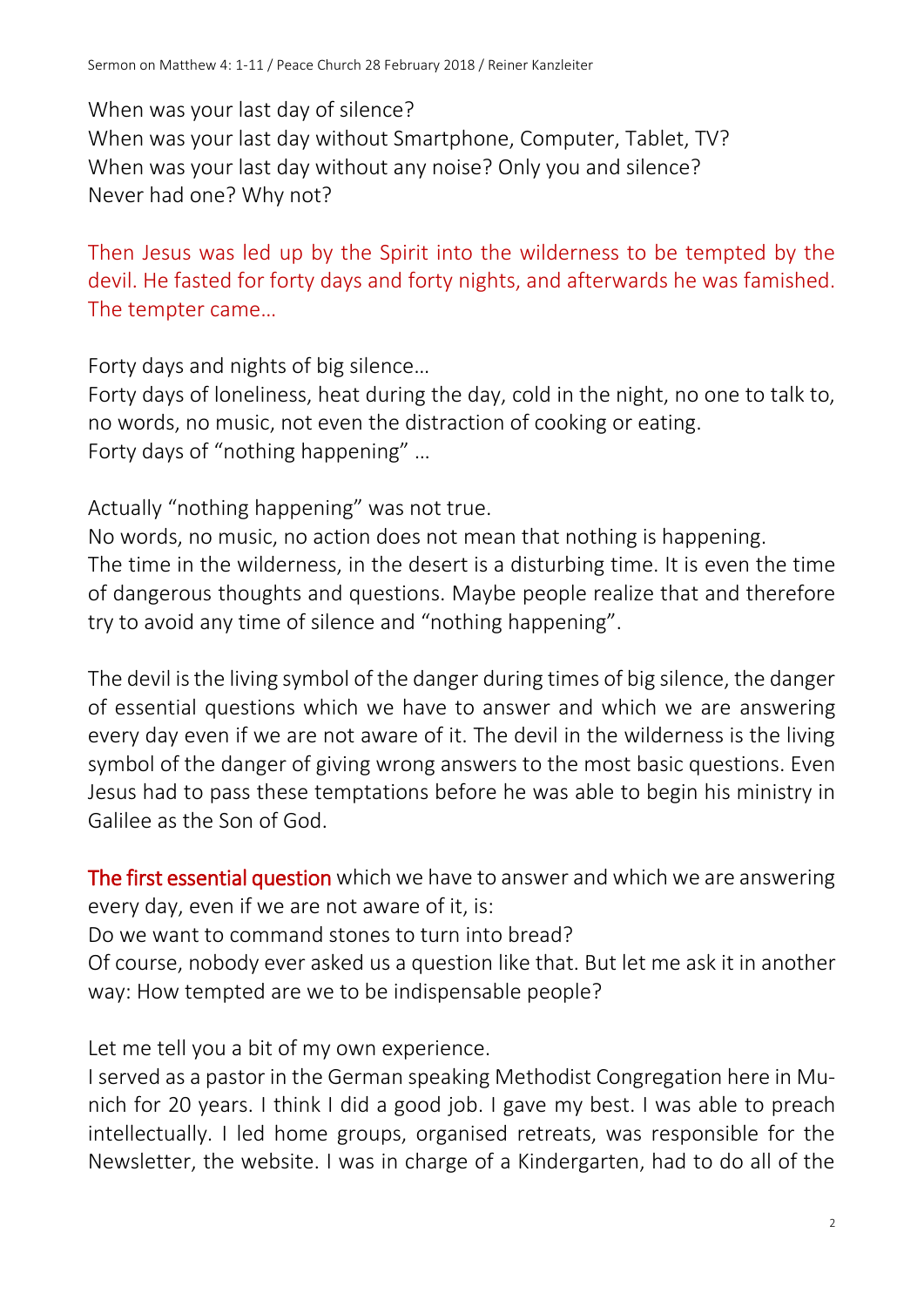financial business, I was on ecumenical committees, my office was always perfectly organised…and so on. A sort of all-rounder gifted with a lot of skills. Five and a half years ago, I changed my job and started working as a chaplain in the Methodist hospital and nursing home here in Munich.

And the thing that still disturbs me is: Whether the mentally disabled or demented old people particularly like me and my work or not, has nothing to do with all of these skills. My skills are completely worthless. Whatever I did for 20 years was not and is not of interest to any of these old people.

When visiting people in the hospital who are suffering from cancer I realize that none of these skills, like being organised, is a help.

What is required in both situations, is:

To be there. To be present. And not only to be present, but to be present as a vulnerable person, as someone who depends on being loved - just like the person you are visiting.

For me, caring for people means: I come with empty hands. It is not me bringing answers or bread. The task is to look for bread together and to be fed by this bread together. It is not me bringing God to someone else. The task might be to discover where God already is. Discovering God changes both of us, the sick person in the hospital and me, the chaplain as well.

The first temptation is to try being an indispensable person, to command stones to turn into bread. It is a lifelong ongoing temptation. I must confess that I still have days asking myself: What am I doing here? Am I really at the right place? Isn't it a waste that I am not able to use all these former skills which are not necessary where I am now?

I am still learning:

What is required is to share as a person who is not indispensable, to share the life of those people who feel dispensable in this society. Not to create bread by all our skills but to be bread by all of our love which is fed by the love of God.

Who are we beyond all our skills, all our money, all our possessions?

"One does not live by bread alone, but by every word that comes from the mouth of God."

The second essential question which we have to answer and which we are answering every day, even if we are not aware of it, is:

Do we want to present a spectacular show?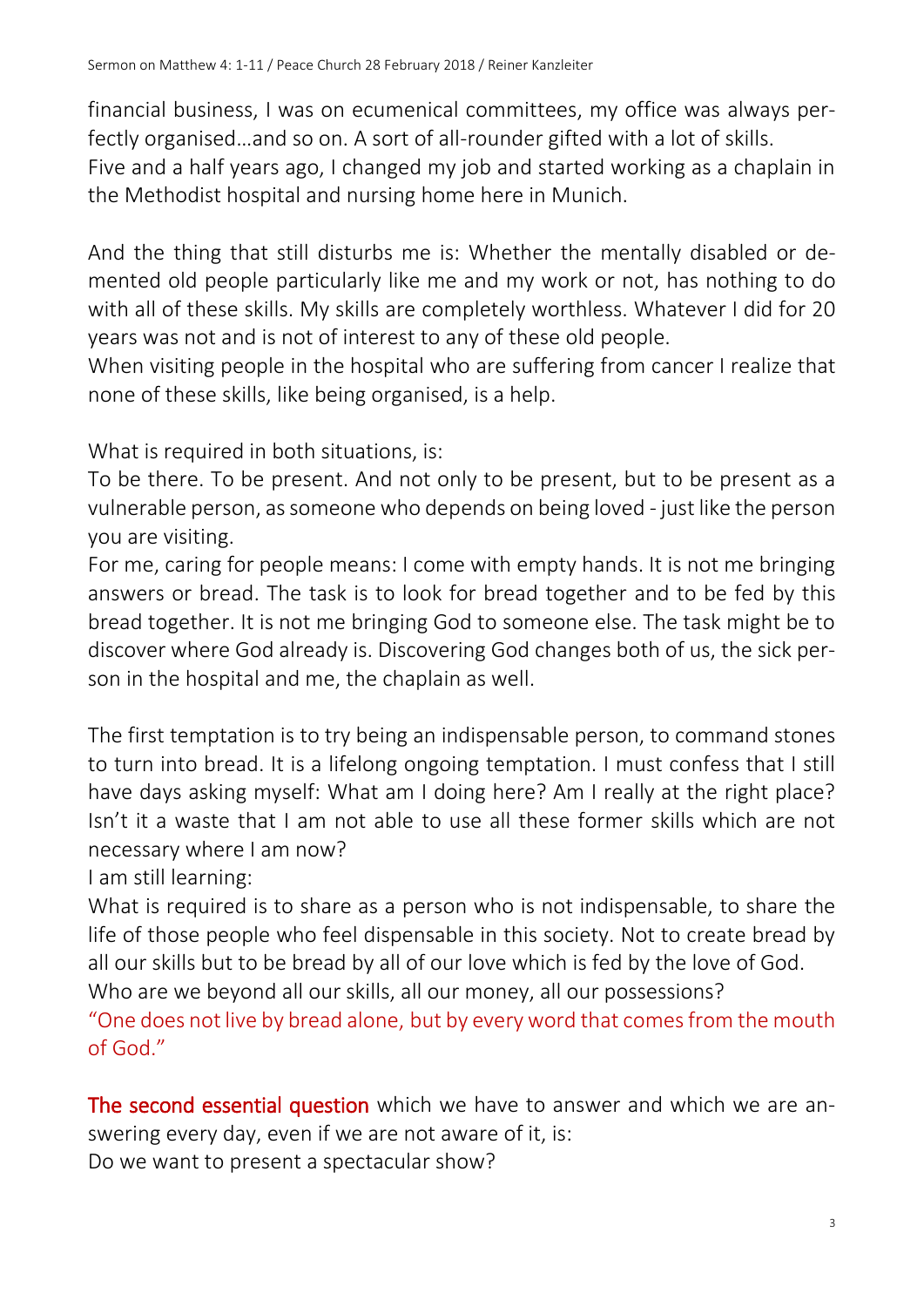'If you are the Son of God, throw yourself down; for it is written, "He will command his angels concerning you", and "On their hands they will bear you up, so that you will not dash your foot against a stone." '

The second temptation for Jesus was to be greedy for applause and to increase his popularity by acting like a stuntman.

Education at school or university mostly works by teaching people to be able to survive as a lone fighter. You are sent on an enormously long trip and your rucksack is filled with all sorts of things to help people or to develop your career.

Trained as a pastor, I brought with me answers for different questions, solutions for various problems, "medicine" for manifold diseases. The only thing you had to do was to confirm a diagnosis.

The temptation is to act like an artist on a high wire being greedy for applause because you did not fall. But we have to admit that most of us are not created for dancing on a high wire, that we do not have magical power, that we are not able to prepare an adorable service every Sunday, that we cannot meet the misery of needy people as we would love to do.

What we have to learn is: a fulfilled life always is life in community.

When Jesus sent out his disciples he always sent out at least two of them. No one was sent out as a lone hero. No pastor, no lay preacher, no musician is the lone hero of a church.

It is our call to tell the good news of the kingdom of God as a community of faith! As Peace Church community we can only survive by sharing our gifts and the life of the church. During the year at least ten different preachers share the pulpit, at least another ten people are leading through worship, another twenty-five share their musical talent, another ten people help with communion, and many more help with coffee or cleaning. We need the financial generosity of all of us and of course we need the prayers of the whole congregation. What we do not need are lone heroes.

This is an enormous relief for everyone.

The Iona Community in Scotland has the symbol of the wild *goose* for the Holy Spirit. The Community there reminds us: *Geese* in a *flock* have seventy per cent greater range than a single *goose* on its own; *geese* in formation fly seventy-five per cent faster than a single *goose*.

Jesus said to the devil "Do not put the Lord your God to the test."

Church is always a Community of disciples who depend on each other, however weak or strong we might be. And all together we depend on the kindness and faithfulness of God.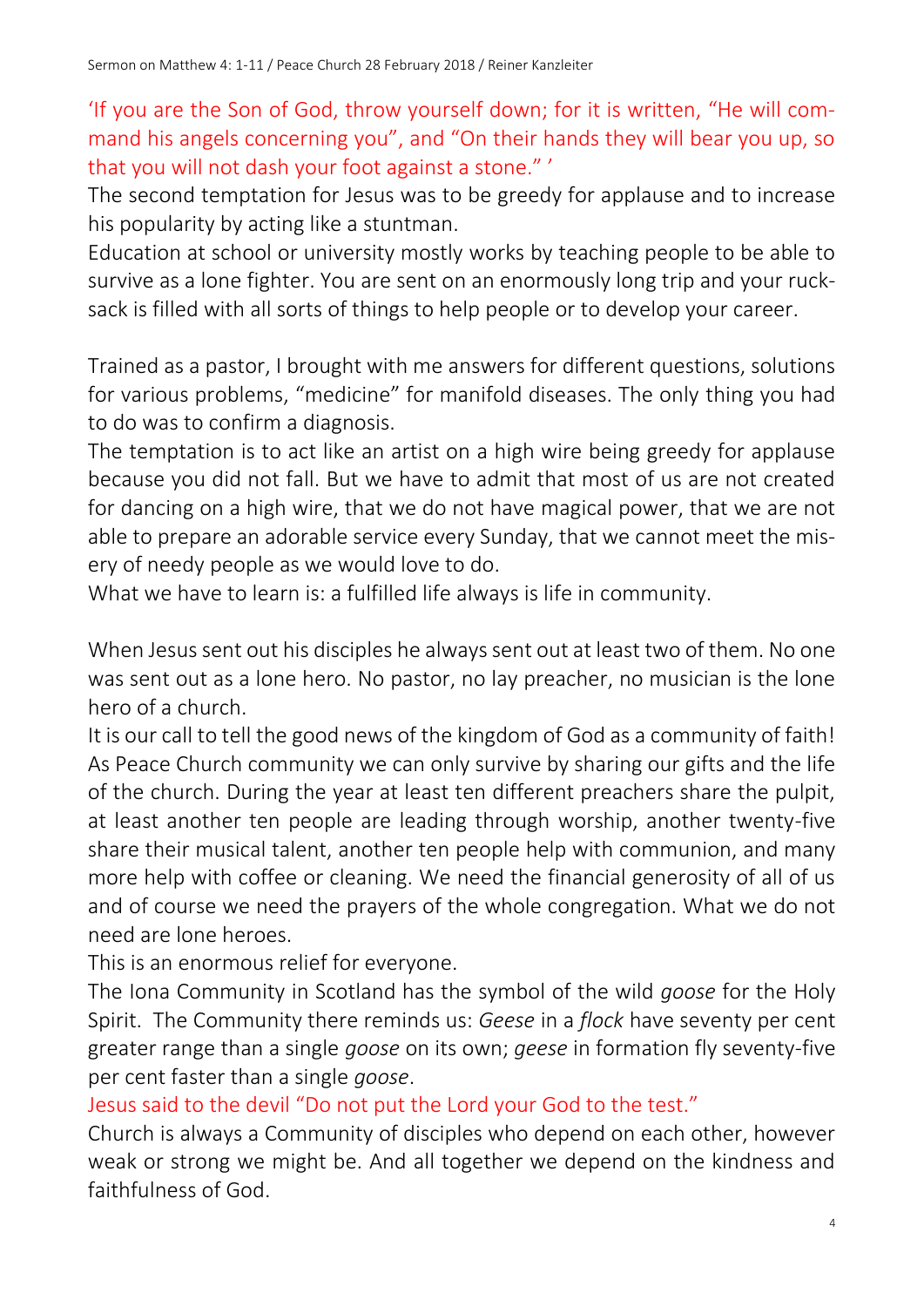The third essential question which we have to answer and which we are answering every day, even if we are not aware of it, is:

How do we feel about power?

The devil took Jesus to a very high mountain and showed him all the kingdoms of the world and their splendour; and he said to him, 'All these I will give you, if you will fall down and worship me.'

Perhaps the biggest tragedy in Christianity always was that male church leaders could not resist the temptation of power. Political, military, economical and spiritual power.

The nearly irresistible fascination of power is that power is a simple alternative for the demanding task to convince people by love.

It is easier to be God instead of loving God. It is easier to dominate people instead of loving them. It is easier to command life instead of loving life.

Jesus asks Peter: Do you love me?

We ask: May we sit, one at your right hand and one at your left, in your kingdom? We are always tempted to replace love by power. Educating our children, living together with our wife or our husband, working in a church committee, even in preaching…the temptation is always to replace love by power.

It makes people feel small when they meet power. Our call is to make people feel strong and worthy because they are loved by God.

Power also humiliates people by involving them in questions which are too small. A real question is: What is our call beyond all our skills, all our money, all our possessions, all our power?

Jesus said to the devil, 'Away with you, Satan! for it is written, "Worship the Lord your God, and serve only him."

Worshipping God means that we are called to help people to discover the silent, gracious and tender voice of God and to be comforted and encouraged by God's voice.

Do we want to command stones to turn into bread?

Do we want to be greedy for applause and to increase our popularity by acting like a lone hero?

How do we feel about power?

Let us come back to the beginning.

The disturbing and frightening experience of the "big silence" was: Nothing happening.